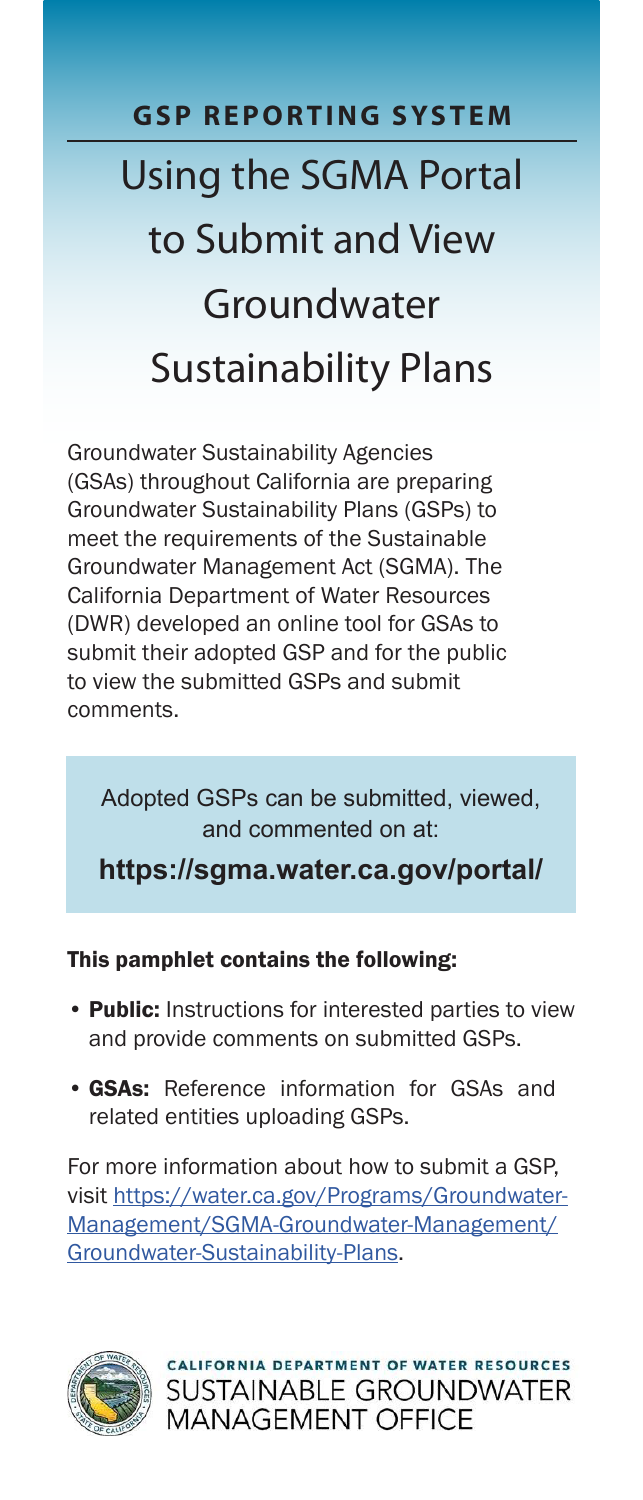# Interested Parties and the Public

Instructions for the public to view and comment on submitted GSPs.

# **How do I view a Submitted GSP?**

- **1.** Visit the SGMA Portal at [https://sgma.water.](https://sgma.water.ca.gov/portal) [ca.gov/portal](https://sgma.water.ca.gov/portal)/
- **2.** Click the green GSP button.*The GSP Reporting System page opens*.
- **3.** On the left side, under Public Access, click View/Comment on Submitted GSPs*. A table of submitted GSPs appears.*
- **4.** Click the name of the basin for which you want to view the GSP.
- **5.** On the GSP submittal page, click Adopted GSP Document.

# **What if the GSP I'm looking for isn't listed?**

Materials uploaded to the SGMA Portal are not publicly available until the GSA officially submits the adopted GSP to DWR.

If there are multiple GSPs in development for a basin, submittals are not available for public view until the adopted GSPs and the coordination agreement for the entire basin are officially submitted to DWR.



### **How do I submit a public comment on a GSP?**

- **1.** Visit the SGMA Portal at [https://sgma.water.](https://sgma.water.ca.gov/portal) [ca.gov/portal](https://sgma.water.ca.gov/portal)/
- **2.** Click the green GSP button.The GSP Reporting System page opens.
- **3.** On the left side, under Public Access, click View/Comment on Submitted GSPs*. A table of submitted GSPs appears.*
- **4.** Click the Add Comment button beside the desired GSP. *The* Comment Submission Form *appears.*
- **5.** Complete the form fields. Fields with a red asterisk (\*) are required.
- **6.** If you want to attach a document to your comment, click Choose File*.*
- **7.** Click the box labeled I'm not a robot*. A green check mark appears.*
- **8.** Click Submit*. A confirmation window opens.*
- **9.** If you want to submit your comment, click Yes*. Your comment is submitted and appears on the list of comments.* If you do not want to submit your comment, click Cancel.

*IMPORTANT: All comments will be visible to the public and provided to the GSA.* 

*NOTE: You may only comment on GSPs that are open for public comment.*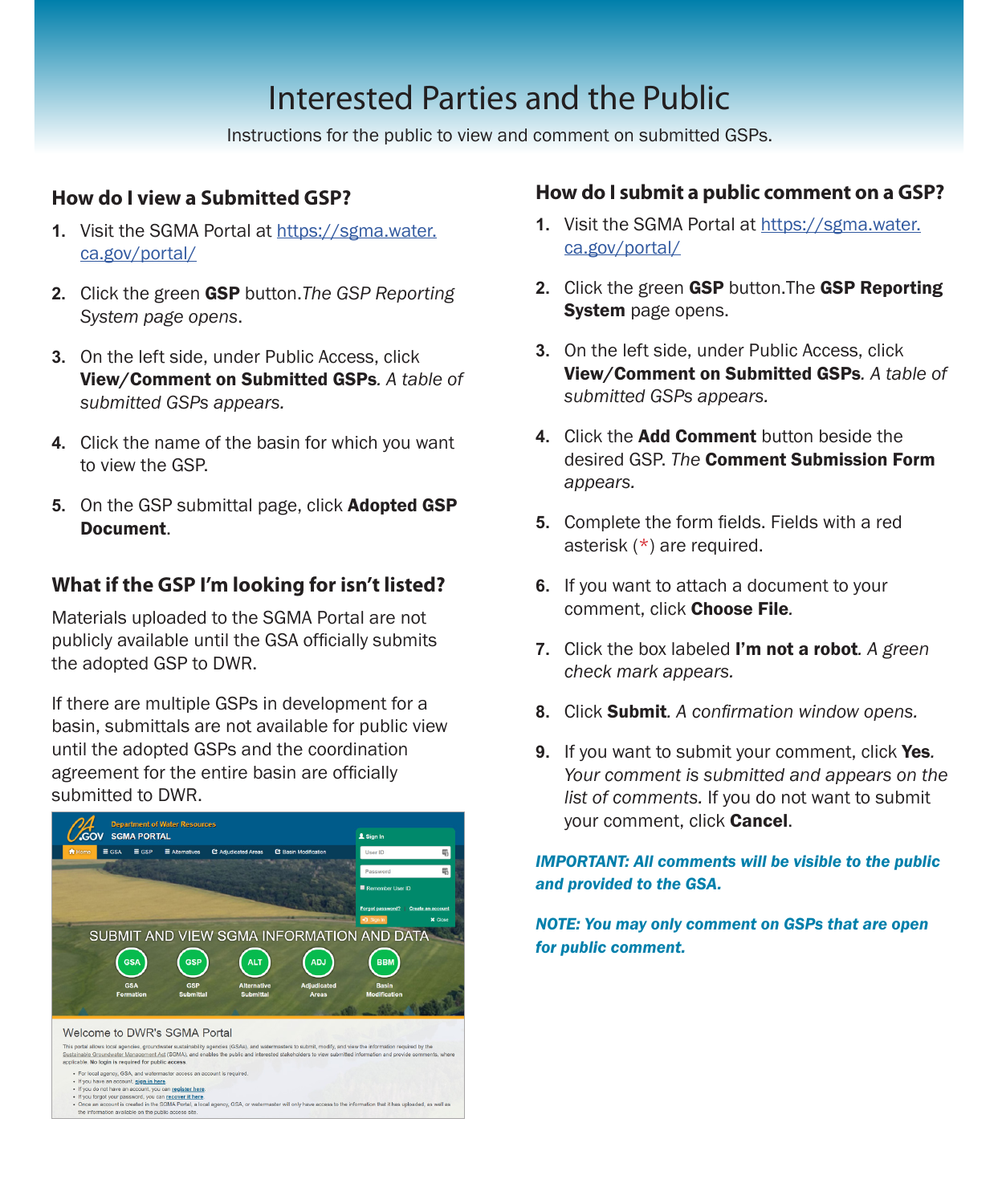# Information for GSAs and Related Entities

Reference information for parties submitting a GSP on behalf of a GSA or GSAs is provided below. For more details, visit<https://sgma.water.ca.gov/portal/#gsp>.

# **How do I create an account?**

You must have a SGMA Portal user account to submit a GSP. If you already have an account from an earlier process, such as GSA formation, you do not need a new one to submit a GSP.

To create a new account:

- **1.** Visit the SGMA Portal at [https://sgma.water.](https://sgma.water.ca.gov/portal) [ca.gov/portal](https://sgma.water.ca.gov/portal).
- **2.** In the green Sign In box (Figure 1), click **Create** an Account*. The New Account Registration form opens.*
- **3.** Complete the form fields. Fields with a red asterisk (\*) are required.
- **4.** Click the box labeled I'm not a robot*. A green check mark appears.*
- **5.** Click Register*. An activation notice is sent to your email address and a confirmation window appears.*
- **6.** From your email inbox, open the activation notice and follow the instructions to complete registration.



# **How do I reset my password?**

- **1.** Visit the SGMA Portal at [https://sgma.water.](https://sgma.water.ca.gov/portal) [ca.gov/portal](https://sgma.water.ca.gov/portal).
- **2.** In the green **Sign In** box (Figure 1), click **Forgot** password? *The Account Recovery page opens.*
- **3.** Enter your information in the provided fields. Note that all fields are required.
- **4.** Click the box labeled I'm not a robot*. A green check mark appears.*
- **5.** Click Recover Account*. A message is sent to your email address and a confirmation window appears.*
- **6.** From your email inbox, open the account recovery confirmation email and follow the instructions to reset your account password. If the email is not in your inbox, it may have been marked as spam. Set your spam filter to allow emails from [no-reply@water.ca.gov.](mailto:no-reply%40water.ca.gov?subject=)

## **How do I start a GSP submittal?**

The GSP submittal process can be started by anyone with permission from the appropriate GSA. If you begin a GSP submittal and do not have the GSA's permission, you will be given an opportunity to request access.

- **1.** Log in to the SGMA Portal at [https://sgma.](https://sgma.water.ca.gov/portal) [water.ca.gov/portal](https://sgma.water.ca.gov/portal).
- **2.** In the top navigation bar or center of screen, click GSP*. The GSP Dashboard opens*.
- **3.** Click the **<sup>+</sup>** New **button near the MY GSP** SUBMITTAL table. *The GSP Submittal page opens.*

**4.** The submittal tool will walk you through the steps to complete the required sections. If you need to request GSA permission, follow the link on the first section of the form. For additional instructions, visit [https://sgma.water.ca.gov/](https://sgma.water.ca.gov/portal/#gsp) [portal/#gsp](https://sgma.water.ca.gov/portal/#gsp).

#### **How do I edit a GSP that has already been created and saved in the system?**

- **1.** Log in to the SGMA Portal at [https://sgma.](https://sgma.water.ca.gov/portal) [water.ca.gov/portal](https://sgma.water.ca.gov/portal).
- **2.** In the top navigation bar or center of screen, click GSP*. The GSP Dashboard opens.*
- **3.** Under GSP Submittal, hover over the three dots next to the GSP you'd like to edit and click Edit GSP*. The GSP submittal opens and is ready to edit.*

*IMPORTANT: You must have the GSA's permission to edit a GSP. You cannot edit a GSP which has been submitted to DWR.*

#### **How do I assign permission to other users to edit my GSP submittal?**

- **1.** Log in to the SGMA Portal at [https://sgma.](https://sgma.water.ca.gov/portal) [water.ca.gov/portal](https://sgma.water.ca.gov/portal).
- **2.** In the top navigation bar or center of screen, click GSP*. The GSP Dashboard opens.*
- **3.** Under GSP Submittal, hover over the three dots next to the desired GSP and click Edit Permission*. The list of users with permission to edit the GSP opens.*
- **4.** Click the Search/Add Editor button. *A search window appears.*
- **5.** Begin typing the name of the person you are giving access to. *A list of matching users appears.*
- **6.** Select the desired user and click Assign Edit Permission*. The user is given permission and added to the user list.*

*IMPORTANT: Both you and the person receiving permission must have an existing SGMA Portal user account.*

#### **How do I withdraw a GSP submittal?**

- **1.** Log in to the SGMA Portal at [https://sgma.](https://sgma.water.ca.gov/portal) [water.ca.gov/portal](https://sgma.water.ca.gov/portal).
- **2.** In the top navigation bar or center of screen, click GSP*. The GSP Dashboard opens.*
- **3.** Under GSP Submittal, hover over the three dots next to the GSP you'd like to withdraw and click Withdraw GSP*. A confirmation window appears and you must enter text describing why you are withdrawing the GSP.*
- **4.** If you want to withdraw the GSP, click Yes*. The GSP is withdrawn.* If you do not want to withdraw the GSP, click No*.*

*IMPORTANT: If the GSP you want to withdraw has already been submitted to DWR, the GSP will appear in the All Withdrawn GSPs list when withdrawn. If the GSP you want to withdraw has not yet been submitted to DWR, and is "In Progress," the GSP will be deleted from the system when withdrawn and cannot be recovered.*

Figure 1. SGMA Portal Sign In